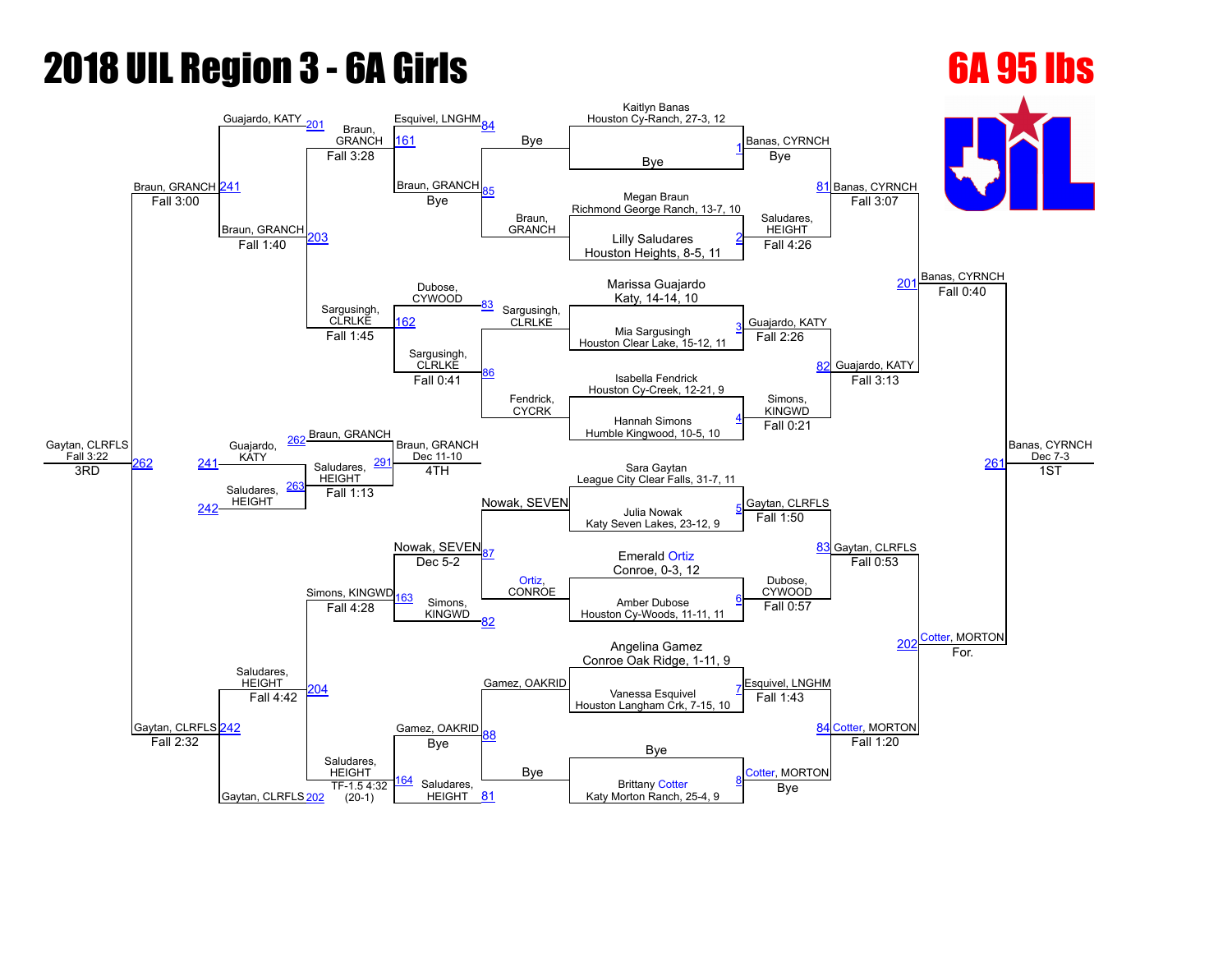# **2018 UIL Region 3 - 6A Girls 6A 102 lbs**

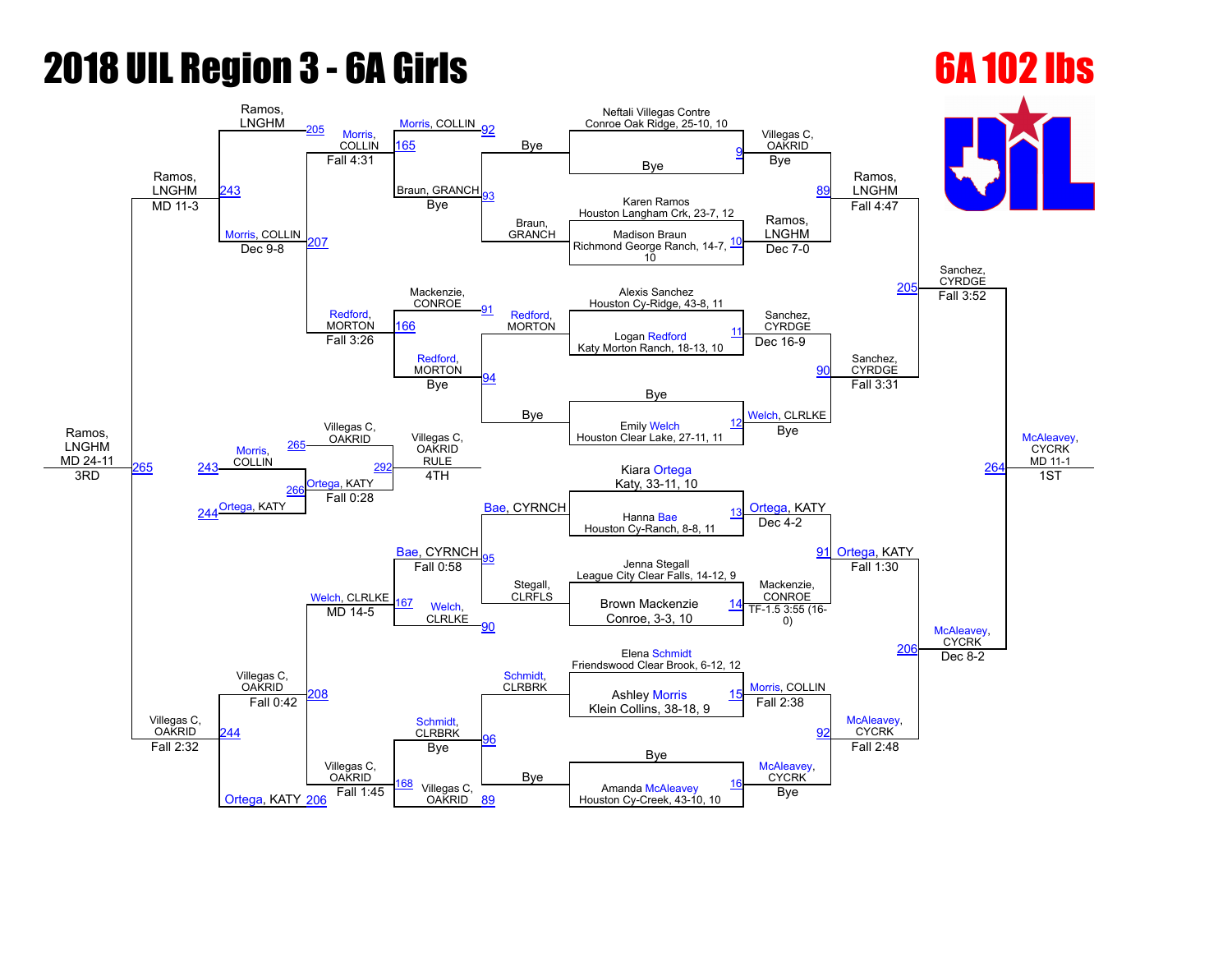### **2018 UIL Region 3 - 6A Girls 6A 110 lbs**

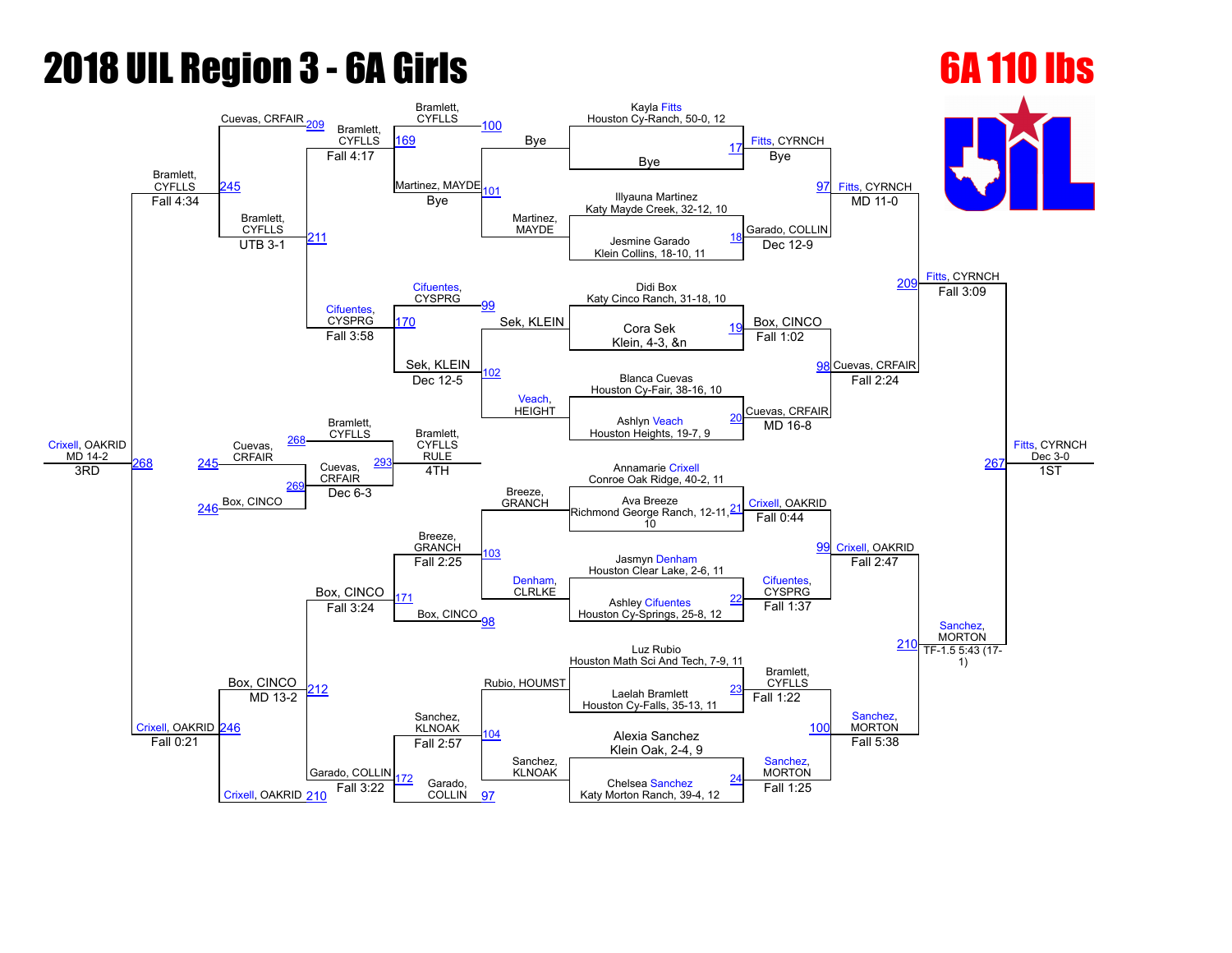# **2018 UIL Region 3 - 6A Girls 6A 119 lbs**

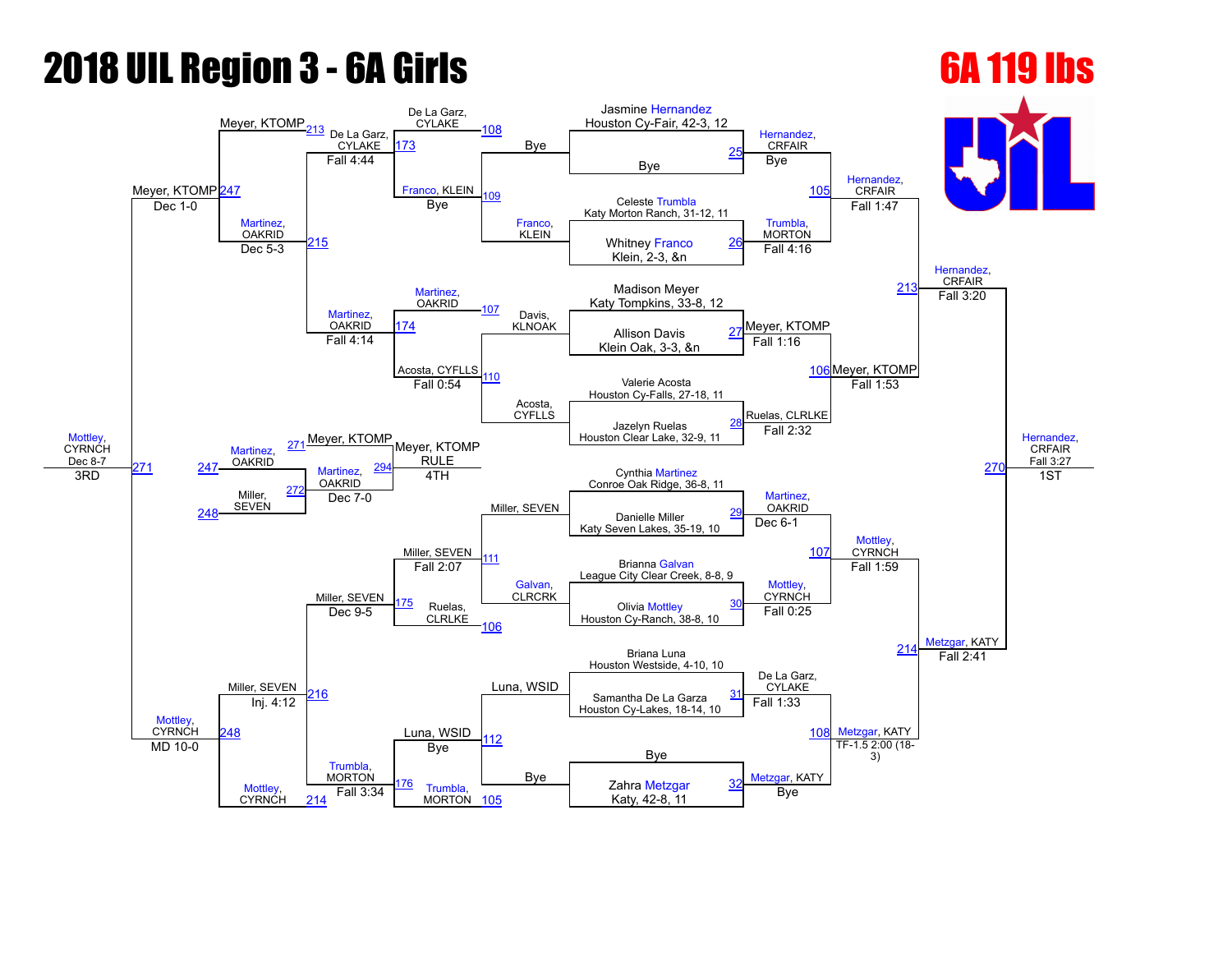# **2018 UIL Region 3 - 6A Girls 6A 128 lbs**

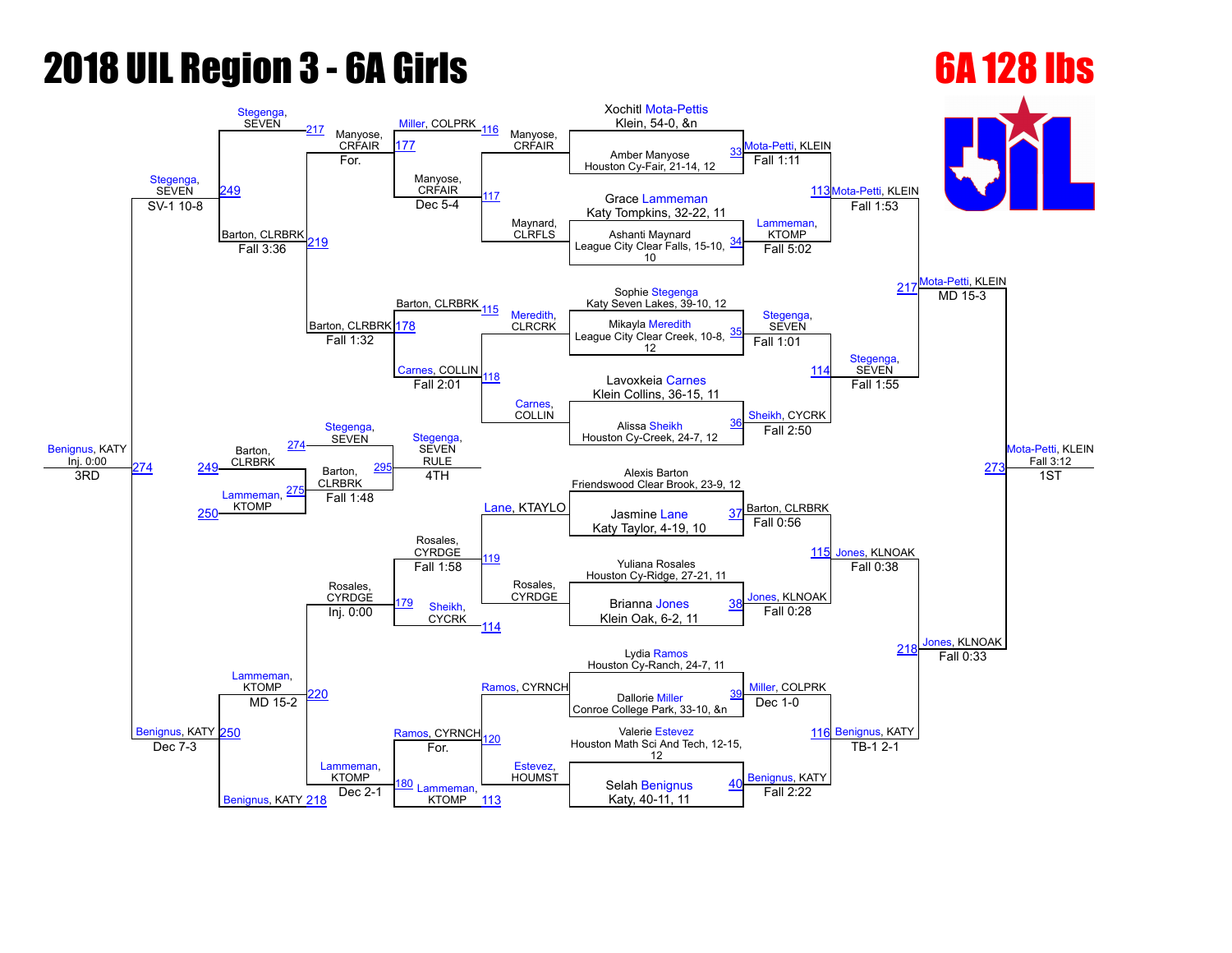# **2018 UIL Region 3 - 6A Girls 6A 138 lbs**

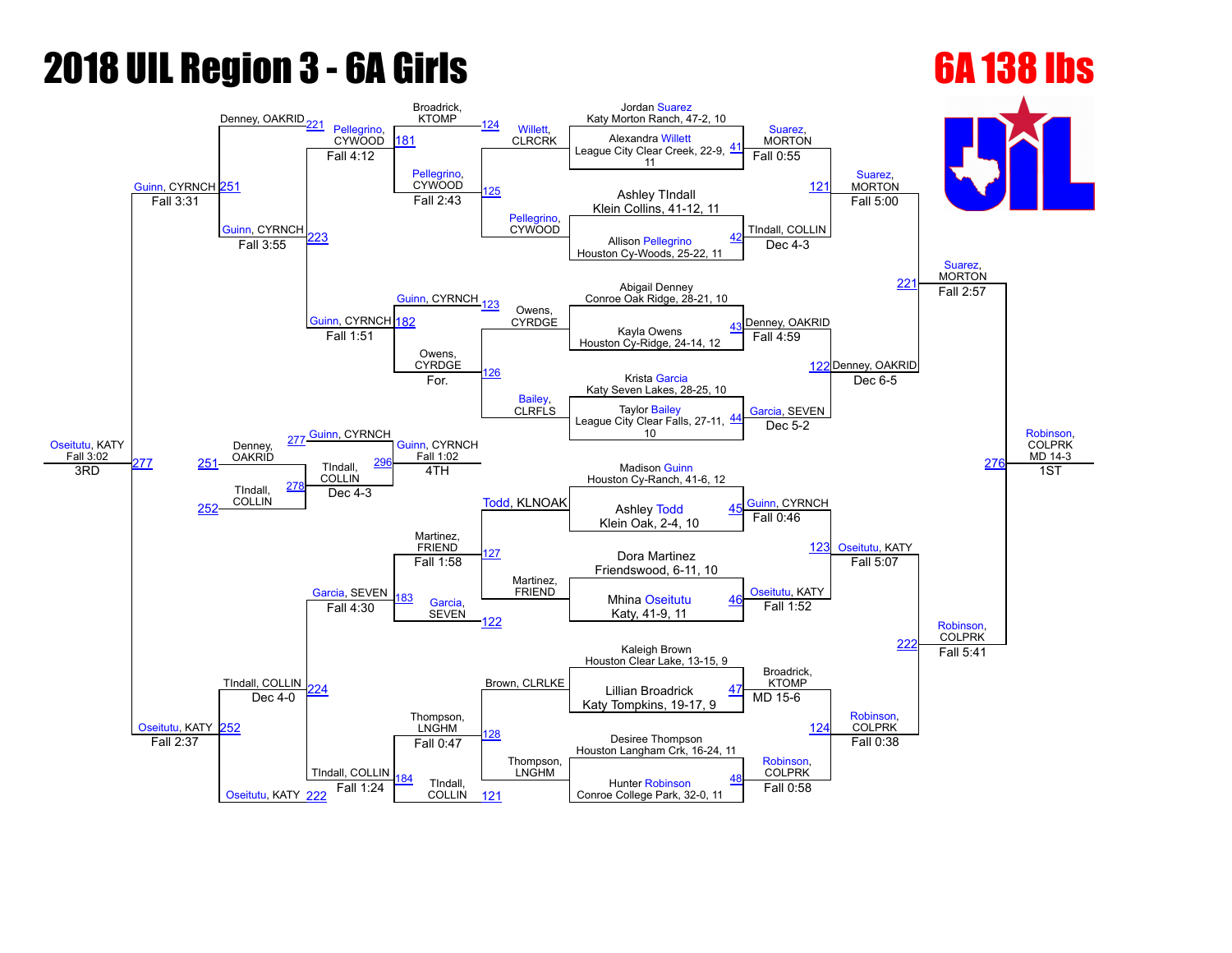# **2018 UIL Region 3 - 6A Girls 6A 148 lbs**

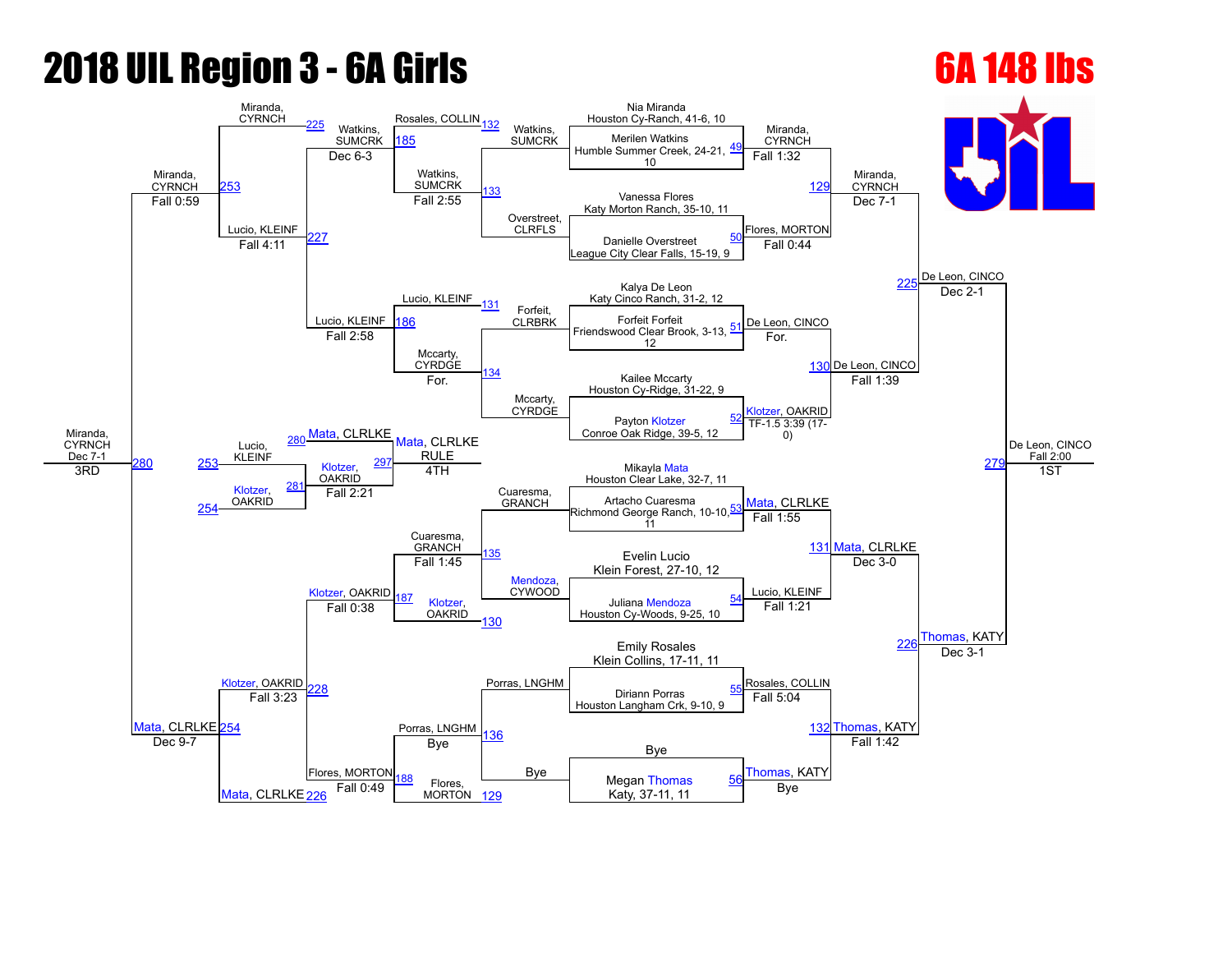## **2018 UIL Region 3 - 6A Girls 6A 165 lbs**

### Torto, CYSPRG MD 12-1 Davis, CYWOOD [255](javascript:openBoutSheet(25,) Salmeron, **HEIGHT** Davis, CYWOOD Davis, CYWOOD [140](javascript:openBoutSheet(15,) Hyde, CLRFLS Augustina [Ijoma](javascript:viewProfile(245842096)) Houston Cy-Falls, 43-1, 12 [Ijoma,](javascript:viewProfile(245842096)) CYFLLS lioma, CYFLLS ljoma, CYFLLS [Ijoma,](javascript:viewProfile(245842096)) CYFLLS Dec 3-1 [189](javascript:openBoutSheet(18,) Chloe Hyde League City Clear Falls, 3-10, 9 [57](javascript:openBoutSheet(1,) Inj. 4:27 Bryant, KTOMP [141](javascript:openBoutSheet(10,) Bryant, KTOMP Fall  $1:22$ [137](javascript:openBoutSheet(9,) Britney [Aguilera](javascript:viewProfile(45309076)) Klein Forest, 28-11, 10 Fall 2:08 Davis, CYWOOD יף? Fall 2:07 [Aguilera,](javascript:viewProfile(45309076)) KLEINF Fall 1:44  $\begin{array}{|c|c|c|c|c|}\n\hline\n\end{array}$  Eail 3:38  $\begin{array}{|c|c|c|}\n\hline\n\end{array}$  Eail 3:38  $\begin{array}{|c|c|c|}\n\hline\n\end{array}$  Eail 3:38  $\begin{array}{|c|c|c|}\n\hline\n\end{array}$  Eail 3:38  $\begin{array}{|c|c|c|}\n\hline\n\end{array}$  Eail 3:38  $\begin{array}{|c|c|c|}\n\hline\n\end{array}$ Katy Tompkins, 14-11, 9 Meza, KATY Fall 2:35 Eden Fontenot and The Contract of the Contract of the Contract of the Contract of the Contract of the Contract of the Contract of the Contract of the Contract of the Contract of the Contract of the Contract of the Contract Conroe Oak Ridge, 24-14, 10 Davis, CRFAIR [139](javascript:openBoutSheet(13,) Champion, KTAYLO Fontenot, OAKRID Fall 1:52 [190](javascript:openBoutSheet(19,) KTAYLO Violet Champion Katy Taylor, 20-16, 10 [59](javascript:openBoutSheet(3,) Fall 2:01 Davis, CRFAIR  $\overline{42}$ Davis, CRFAIR Fall 0:25 [138](javascript:openBoutSheet(11,) Salmeron, HEIGHT Corlyn Davis Houston Cy-Fair, 28-17, 9 283 Davis, CYWOOD Fall 4:14 Salmeron, HEIGHT  $SV-1$   $7-5$ [282](javascript:openBoutSheet(29,) Lizbeth Salmeron Houston Heights, 14-9, 12 [60](javascript:openBoutSheet(4,) Salmeron, HEIGHT Davis, CYWOOD Fall 2:48 [Arredondo,](javascript:viewProfile(1169241096)) KLNOAK Fall 5:29 [255](javascript:openBoutSheet(25,) HEIGHT [Aguilera,](javascript:viewProfile(45309076)) KLEINF Jade Meza Katy, 27-14, 9 3RD [Aguilera](javascript:viewProfile(45309076)), KLEINF [284](javascript:openBoutSheet(27,) 4TH Meza, KATY Torto, CYSPRG 1ST [256](javascript:openBoutSheet(26,) Fall 3:20 Brianna [Arredondo](javascript:viewProfile(1169241096)) Klein Oak, 2-4, 12 [61](javascript:openBoutSheet(5,) [Aguilera,](javascript:viewProfile(45309076)) KLEINF Onwumere, HOULAM [143](javascript:openBoutSheet(14,) Onwumere, HOULAM Fall 1:33 [139](javascript:openBoutSheet(13,) Torto, CYSPRG Fontenot, OAKRID Mary Onwumere Houston Lamar, 11-10, 10 Fall 1:00 Torto, CYSPRG Fall 0:48 [Manzanarez,](javascript:viewProfile(1061413096)) **CONROE** 91 Fontenot, **OAKRID** Brittany Torto Houston Cy-Springs, 37-6, 12 [62](javascript:openBoutSheet(6,) Fall 4:11 [138](javascript:openBoutSheet(11,) Fall 2:45 [230](javascript:openBoutSheet(20,) Weber, GRANCH Makayla Lotero Houston Clear Lake, 9-14, 11 [232](javascript:openBoutSheet(24,) Lotero, CLRLKE Davis, CYWOOD Fall 5:46 Erryn Davis Houston Cy-Woods, 37-11, 11 [63](javascript:openBoutSheet(7,) [256](javascript:openBoutSheet(26,) Fall 1:59 [144](javascript:openBoutSheet(16,) Weber, **GRANCH** Fall 0:47 [140](javascript:openBoutSheet(15,) [Manzanarez](javascript:viewProfile(1061413096)), CONROE Annika Weber Richmond George Ranch, 9-6, 10 TF-1.5 4:02 (16-0) Torto, CYSPRG [230](javascript:openBoutSheet(20,) lera, KLEINF Fall 0:33 [Manzanarez](javascript:viewProfile(1061413096)), CONROE Dec  $2-0$ Aguilera. KLEINF Emily [Manzanarez](javascript:viewProfile(1061413096)) Conroe, 24-2, 12 [64](javascript:openBoutSheet(8,) Fall 2:23 [137](javascript:openBoutSheet(9,) Fall 0:44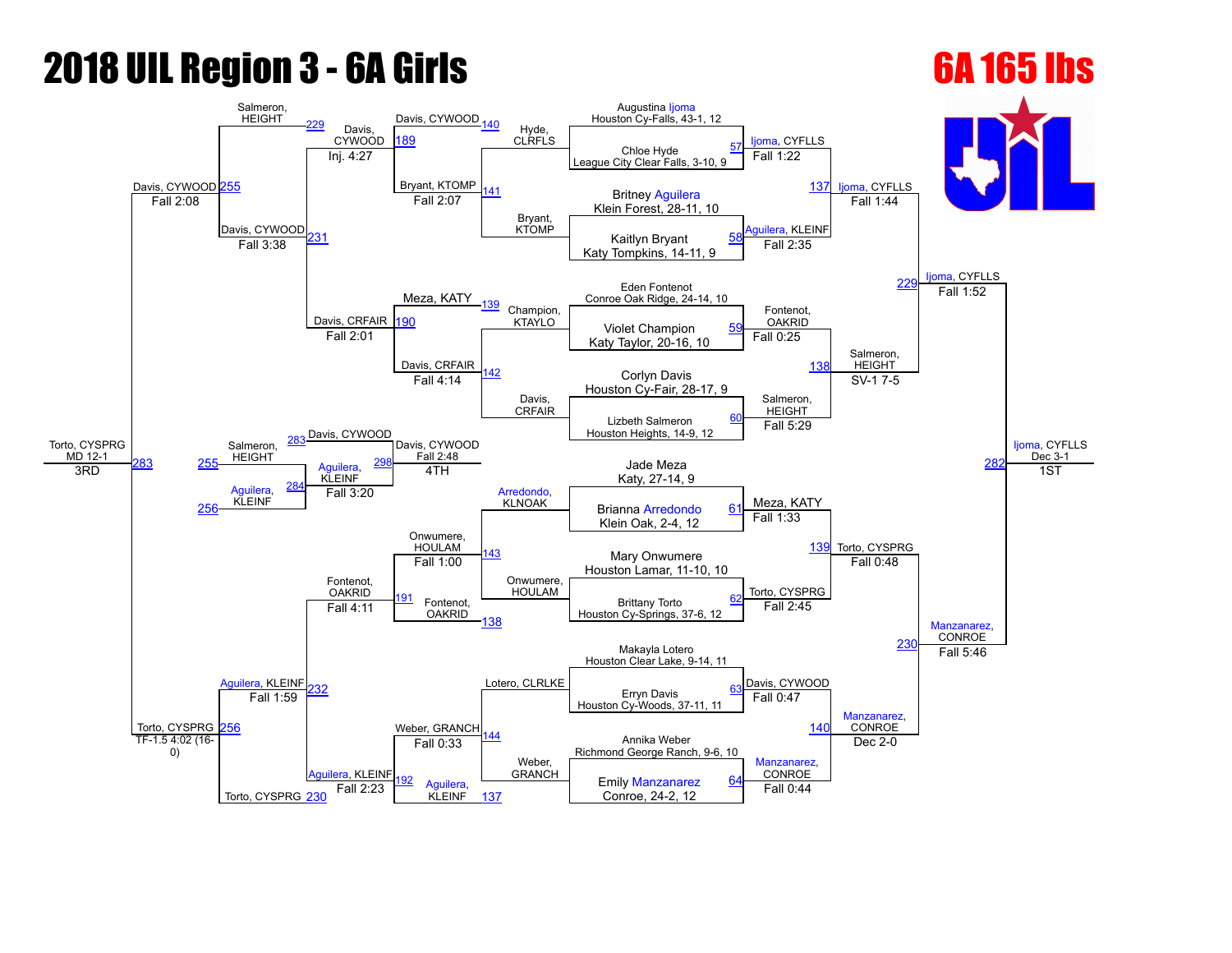# **2018 UIL Region 3 - 6A Girls 6A 185 lbs**

Molina, LNGHM [234](javascript:openBoutSheet(20,)

KTAYLO [145](javascript:openBoutSheet(9,)

### Molina, LNGHM Dec 2-1 Perez, CYSPRG [257](javascript:openBoutSheet(25,) Perez, CYSPRG Latta, OAKRID [Perez](javascript:viewProfile(1488835096)), HOUMST [148](javascript:openBoutSheet(15,) Forfeit, HBEL Yissmet Perez Houston Cy-Springs, 36-4, 12 Perez, CYSPRG Perez, CYSPRG Sandoval, **CONROE** Corbishley, COLPRK Fall 3:21 [193](javascript:openBoutSheet(18,) Forfeit Forfeit Houston Bellaire, 0-11, 9 [65](javascript:openBoutSheet(1,) Fall 1:39 Latta, OAKRID Latta, OAKRID For. [145](javascript:openBoutSheet(9,) Amber Latta Conroe Oak Ridge, 24-17, 10 Dec 9-2 Ogirri, SEVEN [235](javascript:openBoutSheet(23,) For. [O`Neill,](javascript:viewProfile(1548856096)) KTAYLO Fall 5:43 Bren [O`Neill](javascript:viewProfile(1548856096)) Katy Taylor, 29-7, 10 [66](javascript:openBoutSheet(2,) Fall 5:00 Ogirri, SEVEN Fall 4:57 Lessly Sandoval 23 Conroe, 5-2, 9 Ogirri, SEVEN  $\overline{17}$ [Farley](javascript:viewProfile(1552832096)), KATY Sandoval, CONROE Fall 0:23 94 **Example [Farley](javascript:viewProfile(1552832096)), KATY** Emma Farley Katy, 36-9, 12 [67](javascript:openBoutSheet(3,) Fall 1:55 [Farley](javascript:viewProfile(1552832096)), KATY [150](javascript:openBoutSheet(12,) [Garcia](javascript:viewProfile(1290605096)), **HEIGHT** Fall 0:11 [146](javascript:openBoutSheet(11,) Sandoval, **CONROE** Destiny Lamb Houston Cy-Ridge, 39-17, 9 Perez, CYSPRG Dec  $5-0$ Lamb, CYRDGE Fall 2:21 28 Destiny [Garcia](javascript:viewProfile(1290605096)) Houston Heights, 12-5, 12 [68](javascript:openBoutSheet(4,) Ogirri, SEVEN [286](javascript:openBoutSheet(28,)<sup>- CIE</sup>Z, CT ST THE Perez, CYSPRG RULE McDaniel, KLEIN Fall 4:25 [257](javascript:openBoutSheet(25,) **DEVEN** Ogirri, SEVEN [299](javascript:openBoutSheet(30,) Ivana Ogirri Katy Seven Lakes, 34-14, 2 3RD Lamb, **CYRDGE** [287](javascript:openBoutSheet(27,) 4TH Ogirri, SEVEN Molina, LNGHM 1ST [258](javascript:openBoutSheet(26,) Fall 7:00 Tianna McDaniel Klein, 2-4, &n [69](javascript:openBoutSheet(5,) Lamb, CYRDGE Young, CLRCRK [151](javascript:openBoutSheet(14,) Young, CLRCRK Fall 4:30 [147](javascript:openBoutSheet(13,) Molina, LNGHM [258](javascript:openBoutSheet(26,) Lamb, CYRDGE Zoe Young League City Clear Creek, 15-14, 9 Fall 3:58 Molina, LNGHM Dec 5-1 Corbishley, COLPRK [195](javascript:openBoutSheet(21,) Lamb, CYRDGE Ashley Molina Houston Langham Crk, 7-2, 11 [70](javascript:openBoutSheet(6,) Fall 2:50 [146](javascript:openBoutSheet(11,) Fall 1:59 [234](javascript:openBoutSheet(20,) Robles, **MORTON** Michelle [Perez](javascript:viewProfile(1488835096)) Houston Math Sci And Tech, 11-8, 10 [236](javascript:openBoutSheet(24,) [Evans](javascript:viewProfile(1291763096)), CYWOOD **Perez**, HOUMST TB-1 3-2 Anastasia [Evans](javascript:viewProfile(1291763096)) Houston Cy-Woods, 35-15, 10 [71](javascript:openBoutSheet(7,) Fall 0:42 [152](javascript:openBoutSheet(16,) Robles, MORTON Fall 1:12 [148](javascript:openBoutSheet(15,) Corbishley, **COLPRK** Angela Robles Katy Morton Ranch, 18-7, 12 Fall 2:10 [O`Neill,](javascript:viewProfile(1548856096)) KTAYLO Fall 1:17 Corbishley, **COLPRK** Fall 1:09 96 [O`Neill](javascript:viewProfile(1548856096)) Brittyn Corbishley [72](javascript:openBoutSheet(8,) Fall 2:00 Dec  $3-2$

Conroe College Park, 27-2, 9